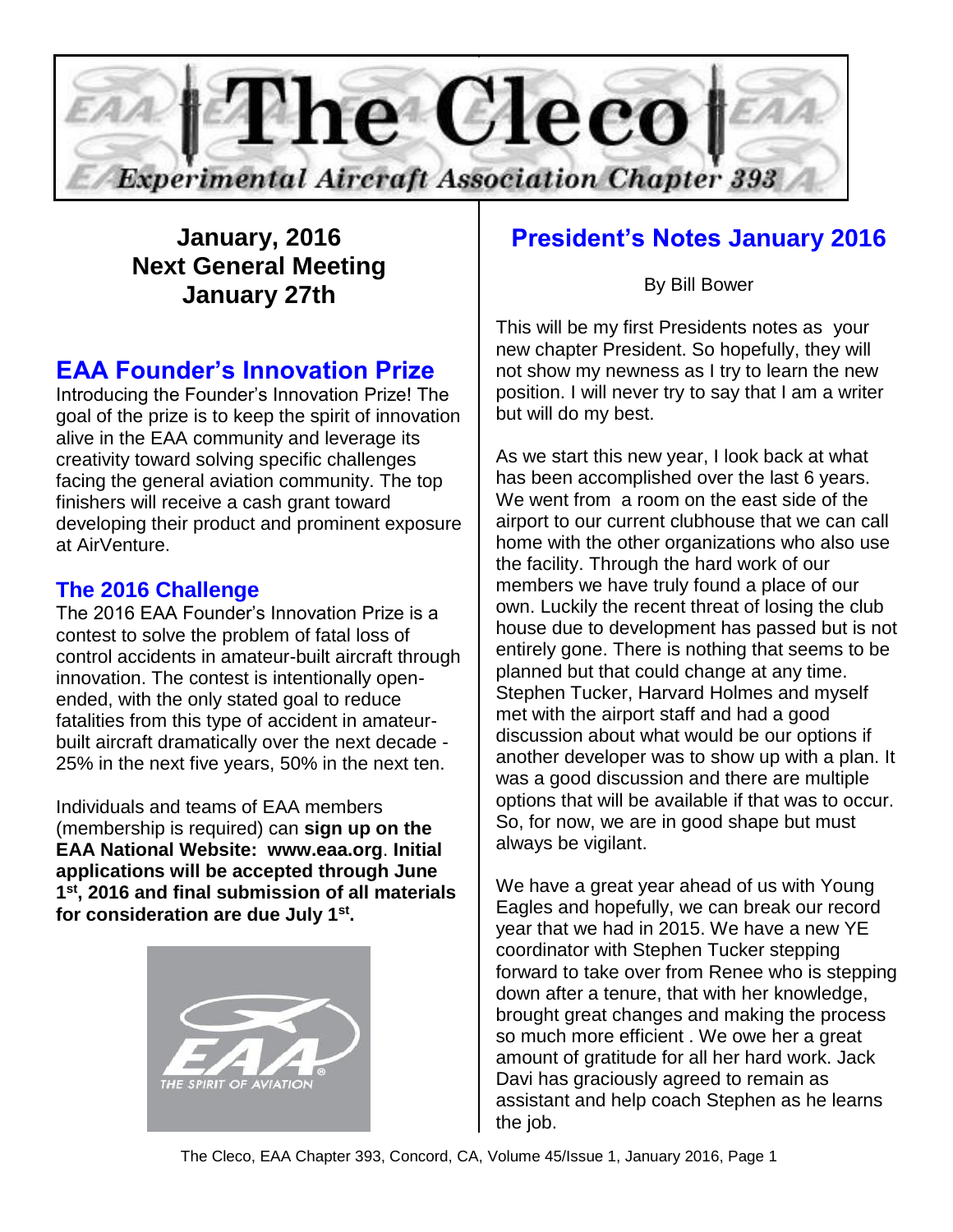### **President's Notes January 2016 (cont.)**

My main goal over the next year, working with the other new board members VP Ron Lem, Treasurer Harvard Holmes, Secretary Pete Mitchell and our new newsletter editor Debbie Kuhnle, is to work on building up our membership. I am hoping to build the membership to 75 members by the end of 2016. There are other things, such as continuing to improve the clubhouse, over the next year as well. Thank you Debbie for taking over as the Newsletter Editor. Pete Mitchell is still looking for someone to take over his position as Secretary. So please if you are interested let me know.

We have a great meeting planned this month with a great dinner as usual by the master chef Rick and Ron Lem has set up a webinar with a group that is developing a new road able aircraft called the Switch Blade. Should be an interesting night.

If you have any suggestions or ideas to make our Chapter better or help to build the membership, please feel free to give me a call. I can be reached at (925) 813-5172 or through the chapter e-mail.

So I hope to see everyone at this months' meeting. Bring a friend or a family member.

Don't forget that Chapter 393 is on the Amazon Smiles program so part of your purchases get contributed back to the chapter.

Bill Bower President EAA Chapter 393

## **393 Board Meeting Notes January 6th 2016**

Our incoming president Bill Bower was absent, attending his fathers' funeral. The board requested outgoing President Bill Reining handle the board transition. Bill called the meeting to order at 19:00 in the clubhouse great room.

Present, Ron Lem Vice-president, Pete Mitchell Secretary; Harvard Holmes Treasurer; Renee Robinson Web Master; Rich Bourgeois Dinner Coordinator; Scott Achelis Eagle Flights; John Davi, Rich Sperling, Guy Jones, Stephen Tucker Young Eagles; Bill Reining, Bob Belshe and Debbie Kuhnle. Absent Vi Jenkins.

Bill Reining gave Bill Bower a CD with chapter related documents. Our web page, the airport staff, and EAA national have been updated with current officers and email addresses. Bill also updated our Bylaws/appendix with our current meeting location and dates. (EAA393.org/About Us/The Board/ footer) Bill will confer with national about extending insurance coverage thru December.

#### **Vic-President - Ron Lem**

Ron has booked a webinar for our February meeting. We need to audit our audio/visual equipment needs, including a camera. Speakers have requested this capability. Ron is interested in a light sport aircraft kit for a club project. A completed project could be owned thru a separate flying club.

#### **Secretary - Pete Mitchell**

We have 60 members, with a new member Bill Soto, 35 have paid for 2016, 25 are still due. Dues are due January 1st…we need a dues reminder in the January Cleco. The board approved a request from the airport staff for a first/last name roster. Used for security and gate passes. Our Chapter is now listed on Amazon Smile. Approved (most) purchases will include a .5% donation to EAA393. Log into AmazonSmile: Start with "Supporting" **Experimental Aircraft Association Chapter 393 of Concord Ca.** Then continue to Prime or your usual destination. EAA393 will receive a quarterly donation of ½ percent of qualifying sales.

#### **Treasurer - Harvard Holmes**

Harvard is scanning 2015 documents, plans on going "paperless", his audit is in process, "getting used to Quicken". We have \$10,000 plus bank balance. Auction results \$450, holiday party income \$1,370. Expenses Rick spent \$865; one hundred of that was for silverware and glasses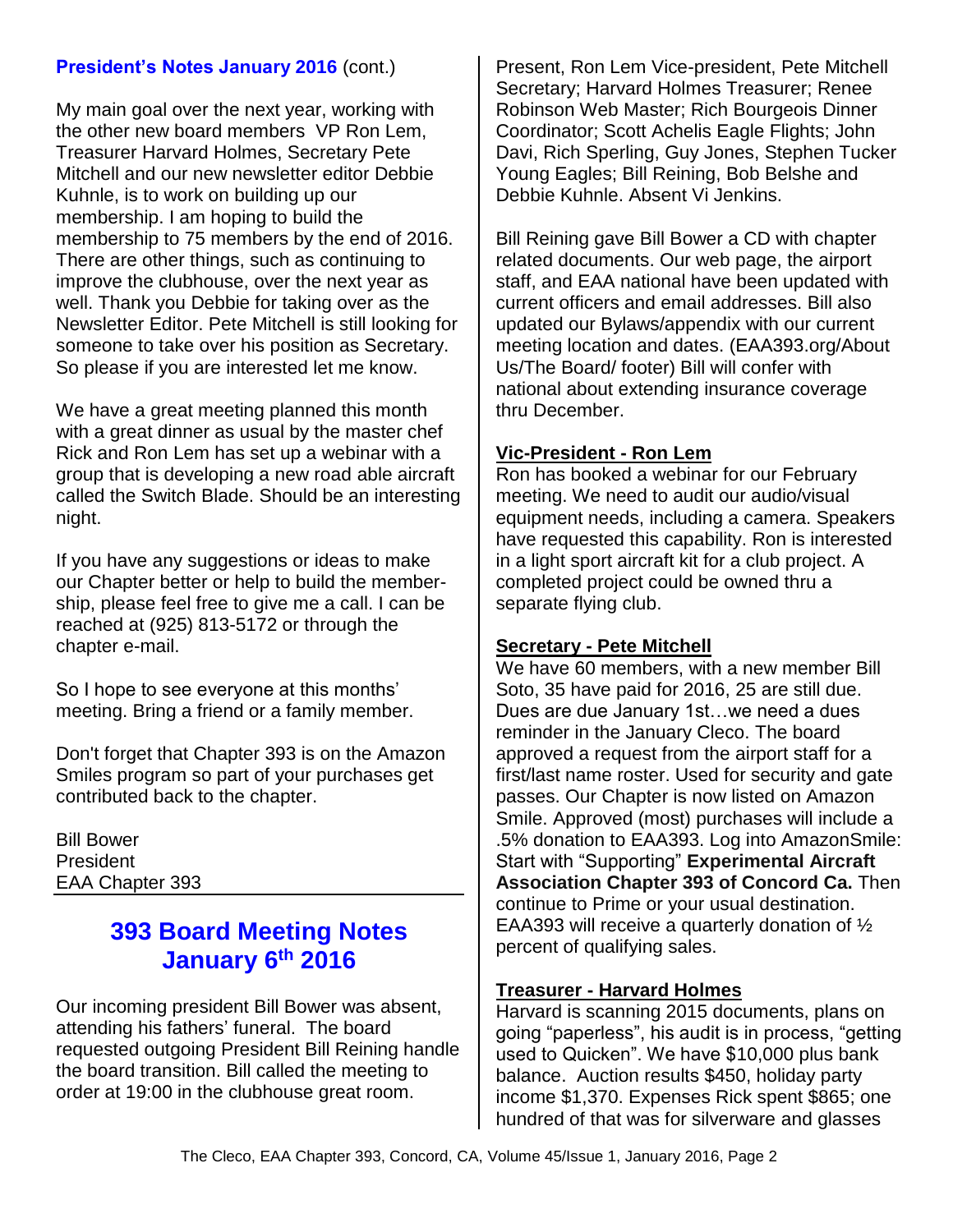#### **393 Board Meeting Notes January 6th 2016** (cont.)

which will be used in the future. Tracy spent \$200, decorations were \$50 split with MDPA. Harvard is working on a 2016 budget. Bob Belshe has given his mailbox key to Harvard. Bill Bower and Ron Lem need to be added to Wells Fargo signature card.

### **Clubhouse - Scott Achelis**

The future of the clubhouse looks good. There are no development options in the near future. The airport, MDPA, and 393 are interested in the installation of a commercial garage door/man door. Bill Reining motioned the County provide a garage door, 393 would provide the labor, the board affirmative vote was unanimous. Scott will convey our and MDPA's decision to the airport staff. The front entrance paving is uneven and floods during heavy rains. Scott is looking into cost-effective solution. Bill Reining suggested that we list the chapter tools (photos) available for loan on our website. Stephen is investigating additional aircraft paving for young eagle events, could run \$150,000. Club presidents need to report volunteer hours spent on clubhouse to airport staff.

### **Young Eagles - Stephen Tucker**

Stephen volunteered to be Young Eagles coordinator. The board accepted his offer with a unanimous vote. Insurance needs to be ordered for April. A new banner needs to be designed/ ordered \$375 (Tracy), installed by March. Scott will get permission and install banner. Renee has 300 Young Eagle forms on hand.

January 27<sup>th</sup> meeting menu - Rich Bourgeois Minestrone Soup, Salad, Dinner rolls, Dessert, Coffee and drinks.

January's speaker will be Sam Bousfield CEO of Samson Motorworks. Sam, via our first webinar, will present his new design of a flying car which is currently in the preproduction stage. Sam is a graduate of Cal Poly San Luis Obispo.

<http://www.samsonmotorworks.com/switchblade>

Fundraising…deferred to future meeting.

Meeting adjourned 21:10

Pete Mitchell, Secretary

## **2015 Holiday Party**

This was absolutely a wonderful party! We have great appreciation and gratitude for all our volunteers who put their time and effort into making the Holiday Party a great success. In recognition:

- The themed decorations were created by George Achelis and her angel helpers.
- The divine meal was cooked by Rick Bourgeois, Tracy Peters and Rick's daughter, Simone. They did a marvelous job of feeding everyone. The food was divine Tracy's wife, Bridget, was also on hand to help with the drink cart and serve the desserts (Alpine Bakery donated half the costs of the desserts).
- We owe a big thanks to Pete Mitchell, Rick Bourgeois and Tracy Peters who spent 2 days cleaning up after the Holiday Party was over. We take our hats off to them.
- Scott Achelis and his crew deserve a big show of support for the major cleanup done 2 weeks after all the parties in the clubhouse were over.

Awards were given out for EAA Volunteers:

#### **2015 Young Eagles Pilots**

Scott Achelis, David Anderson, Tim Bloodgood, Bruce Baldwin, Steven Bradford, Howard Chien, Scott Davis, Alex Di Sessa, Mark Fridell, John Gottschalk, Bryan Greene, Tom Hammitt, Chris Hanson, Harvard Holmes, Richard Johnson. Drew Kemp, James Lawson, Michael Naylor, Scott Newman. Bill Reining, BillRobinson, Renee Robinson, Stewart Schuster, Will Segerstrom Douglas Smith, Donald Snock, David Thacker, Tony Tiritilli, Robert Tucknott, Robert Weiss, Douglas Ulrich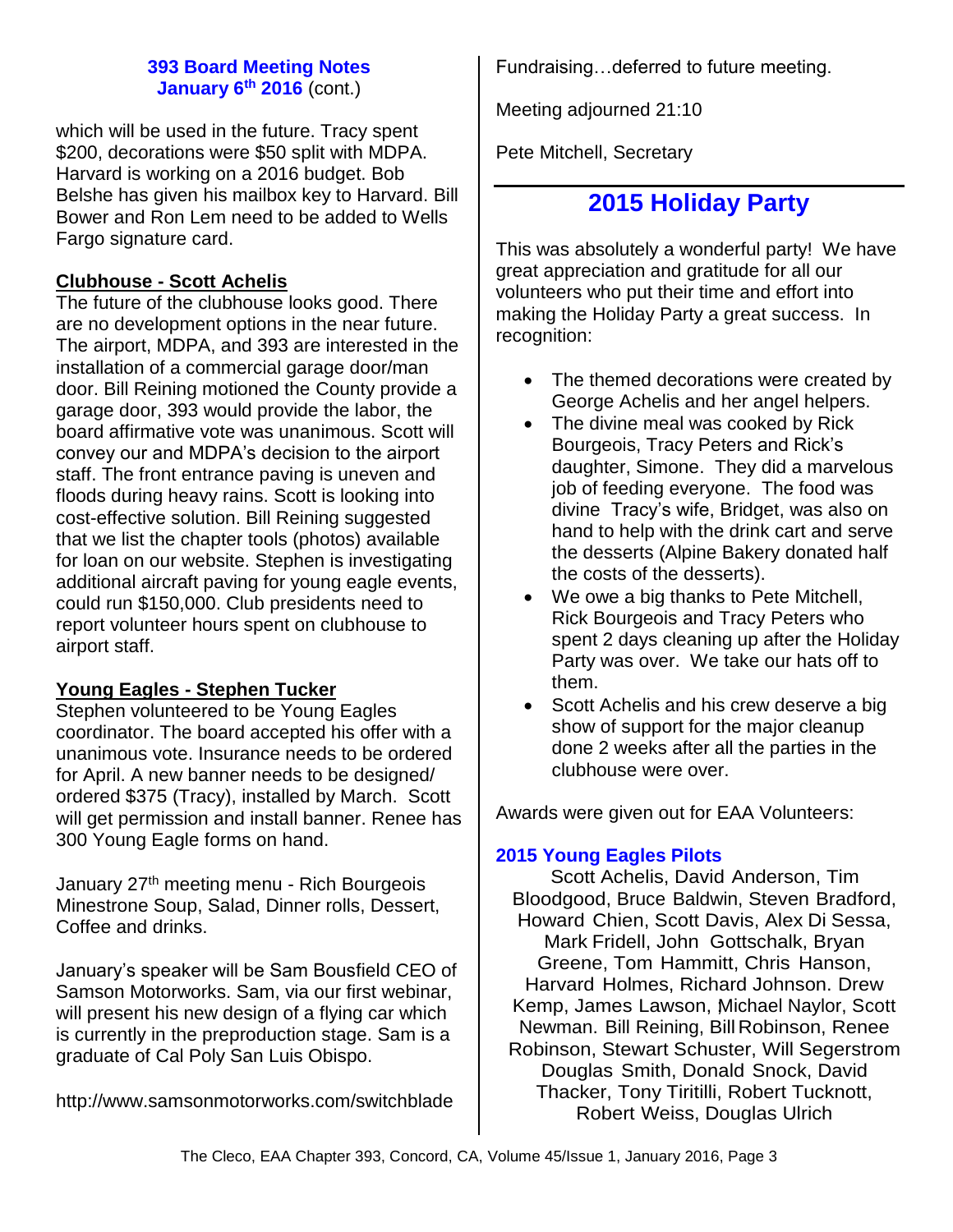#### **2015 Young Eagles Ground Teams**

George Achelis, Tom Barlow, Jane Todd, William Bower, Simone Bourgeois, Richard Bourgeois, Robert Belshe, Jack Davi, Viola Egli Jenkins, John Ewins, Tyler Freitas, Sara Holmes, Renee Robinson, Guy Jones, Norma Kelley, Armando Holmes-King, Peter Mitchell, Bruno Motta, Richard Otto, Tracy Peters, Richard Sperling, Marilyn Sperling, Daryl Smith, Eric Schuldt, Stephen Tucker

### **Perpetual Trophy**

Pete Mitchell received the Perpetual Trophy, the annual award for the most outstanding member of the past year. Congratulations, Pete!

### **Dues are due January 1, 2016**

Please remember to give the \$30 to Harvard Holmes or any Board Member in person at the General Meeting or via mail. Thank you!

## **Young Eagles Pilots: Complete Youth Protection Plan Requirements**



**January 21, 2016** - As EAA approaches the 25th anniversary of EAA's Young Eagles program, we can celebrate the success it has been for nearly 2 million young people. One of the biggest reasons for this success is by volunteers making the flight experience a positive, memorable one.

Continuing that positive legacy means maintaining EAA's high standards that have been part of the organization since Paul Poberezny founded it 63 years ago. Last week, Young Eagles volunteers were sent information regarding some administrative changes that

keep EAA in step with best practices that are common in youth education and recreation programs throughout the nation, ranging from scout programs to youth sports leagues.

The new Youth Protection Program, which was first introduced as a concept in newsletters during 2015 to Young Eagles chapter coordinators and pilots, as well as at AirVenture 2015, will involve many EAA volunteers who work with young people. It will include online best-practices training and a basic background check to create the safest environment possible for young people in our programs and to protect our volunteers.

This training is available to all EAA volunteers who work with youth and Young Eagles pilots, chapter coordinators, and field representatives, free of charge, at [www.eaa.org/youthprotection.](http://www.eaa.org/youthprotection) We encourage you to participate early, as we will require that all participants in EAA and EAA chapter activities that serve youth to have successfully completed the training by May 1, 2016. After that date, EAA and chapter programs for youth will require full compliance with the training and background checks.

If you're wondering whether your volunteer activities should comply with the training and background check, review the Frequently Asked Questions sheet at the website mentioned above. In the first few days of access to this website, nearly 1,000 EAA volunteers have already completed the training and background check process, and we appreciate their prompt action.

The company working with EAA in this process, AmericanChecked, is among the leaders in the industry and works with many colleges, school districts, and governmental agencies. A top priority of the exhaustive process to select the right company to work with EAA and its volunteers was the safety and security of any data collected. More information on that is available on the FAQ webpage, and we welcome questions and suggestions at any time at [feedback@eaa.org.](mailto:feedback@eaa.org)

The Cleco, EAA Chapter 393, Concord, CA, Volume 45/Issue 1, January 2016, Page 4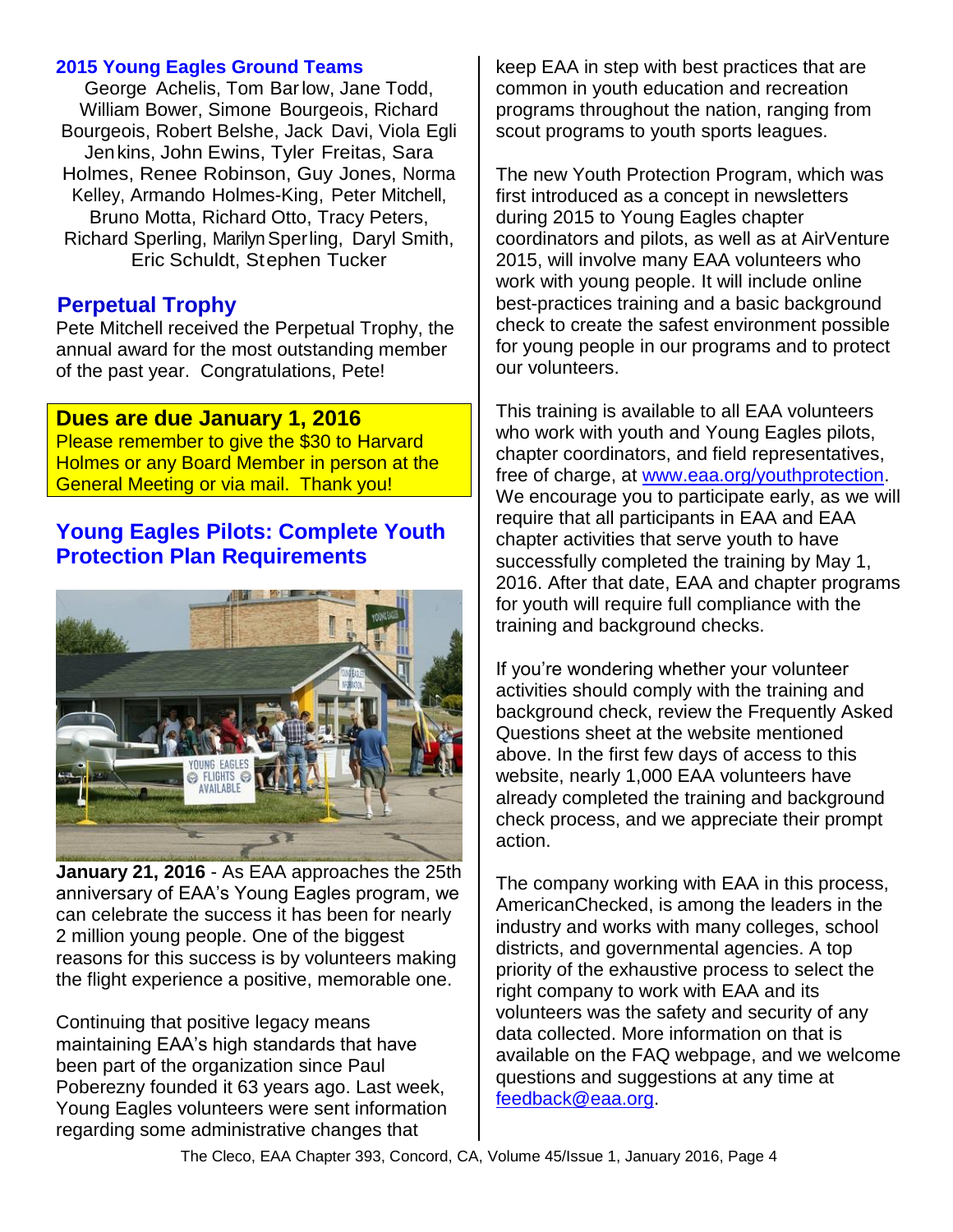EAA's programs have earned an outstanding reputation because of the volunteers and our organization. We aim to maintain that reputation and instill the youth protection guidelines and culture that parents and guardians seek in all programs for their kids.

## **January's General Meeting Speaker Sam Bousfield CEO, Samson Motorworks**

At the January 27th Chapter 393 meeting, the guest speaker will be Sam Bousfield, designer of the Switchblade Kit Flying Car and CEO of Samson Motors.

Sam will be presenting remotely via an online meeting format allowing him to share images and video clips on the clubhouse screen. He and his team are very busy with the Switchblade prototype build in Central Oregon, so this is the next best thing to being there together in person.

- $\triangleright$  Sam Bousfield is an aviator, designer, writer, and outdoorsman.
- $\triangleright$  Born as fourth generation on a small ranch in Northern California, Sam graduated in 1979 with a Bachelor of Science from Cal Poly, San Luis Obispo.
- $\triangleright$  Sam has been granted multiple patents, both domestic and international.
- $\triangleright$  After spending ten years as a Boy Scout Scoutmaster, Sam remains a father of three and a husband of one.



His presentation will cover why and how he designed a flying car in the first place, and what Samson's purpose is for the Experimental class Switchblade.

He will discuss the future of transportation and the increasing role of transformational aircraft such as this. Design evolution will be covered (including wind tunnel testing and the ground prototype testing) as well as recent milestones reached in the building of the conforming prototype. In their eighth year of development, Samson plans to fly later this year.



Samson Switchblade brochures will be available at the General Meeting.

## **Dinner Menu For January 27th General Meeting**

By Rick Bourgeois

Dinner is served at 6:30pm – Donation is \$7:

- Minestrone Soup
- Salad
- Dinner Rolls
- Dessert
- Coffee and drinks (water & soda)

Let Rick know your suggestions for future meals.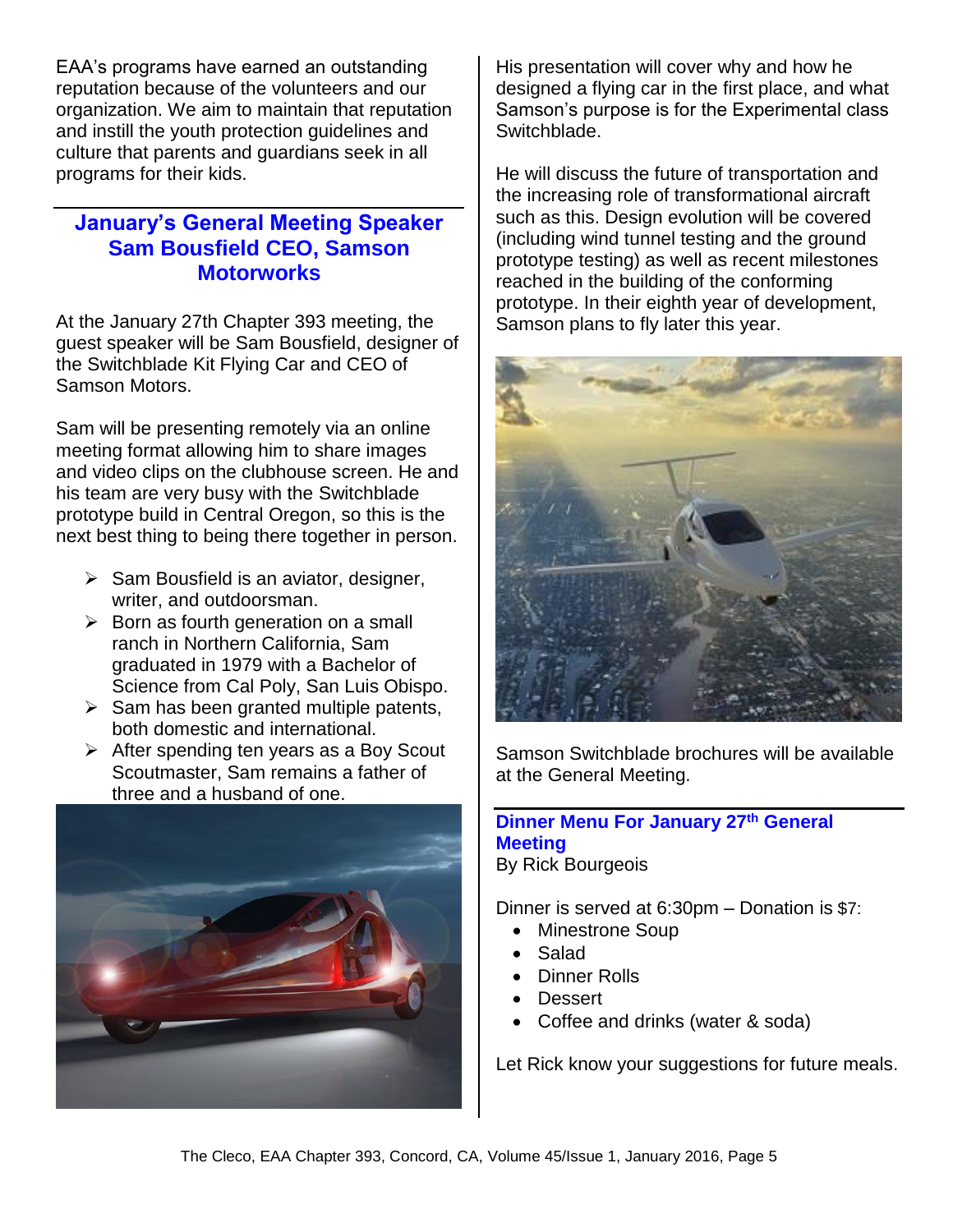## **Certain tools are now available on loan from EAA Chapter 393 (look for the list on our website shortly)**

The list of available tools that can be borrowed (free of charge) are: electronic borescope, scales, propeller stand, engine hoist, etc. If interested, please contact: Harvard Holmes [treas@eaa393.org](mailto:treas@eaa393.org) (510) 526-5347

# **Wednesday Fly-Outs**

By Harvard Holmes

To maintain our proficiency, a number of pilots get together on Wednesdays and fly somewhere for lunch. Many of the aircraft owners in the chapter participate. Passengers are always welcome. Not only is it a great way to see the Bay Area, it's also fun to see and ride in our members' aircraft. The email address is [WedFlyOut@eaa393.org](mailto:WedFlyOut@eaa393.org) You may contact [HarvardHolmes@comcast.net](mailto:HarvardHolmes@comcast.net) or Renee Robinson [webmaster@eaa393.org](mailto:webmaster@eaa393.org) to be added to or removed from this list.

Generally, someone who wants to go flying will send a suggestion to this list a day or two before. Those who can go will respond, and a destination gets selected. Recent destinations have included: South Lake Tahoe, Half Moon Bay, Petaluma, Santa Rosa, Ukiah, Boonville, Shelter Cove, Willows, Auburn, Sacramento, Lodi, Stockton, Merced, Watsonville and Salinas. If the weather is poor, a destination may be selected as late as Wednesday morning.

The most active pilots on this list are Harvard Holmes, Bill Reining, Renee Robinson, Stu Schuster, Clint Beacham, David Thacker. Pilots sometimes advertise that they have empty seats, but not always. Harvard Holmes, Bill Reining and Stu Schuster are most likely to have extra seats (4 seat aircraft). My advice is to contact a pilot in advance to make sure they have room and to get directions. Typically, you'd get to the airport by 11:30am and return by 3:30pm.



**The Experimental Aircraft Association Chapter 393 of Concord, CA** P.O. Box 6524, Concord, CA 94524-1524 <http://www.eaa393.org/> Email: [nle@eaa393.org](mailto:nle@eaa393.org)

Officers/Appointees for 2016-2017

President: Bill Bower [pres@eaa393.org](mailto:pres@eaa393.org) 925 813-5172

Vice President: Ron Lem [veep@eaa393.org](mailto:veep@eaa393.org) 415 532-6561

Secretary **Pete Mitchell** [secty@eaa393.org](mailto:secty@eaa393.org) 925 586 6491

Treasurer **Harvard Holmes** [treas@eaa393.org](mailto:treas@eaa393.org) 510 526-5347

Newsletter Editor **Debbie Kuhnle** [nle@eaa393.org](mailto:nle@eaa393.org) 925 687-5272

Tech. Counselor **Rick Lambert** [tc@eaa393.org](mailto:tc@eaa393.org) 925 323-0041

Tech. Counselor **Bob Sinclair** [N320sierra@gmail.com](mailto:N320sierra@gmail.com) 925 935-7465

Young Eagles Stephen Tucker [yec@eaa393.org](mailto:yec@eaa393.org) 925 586-5977

Dinner Coordinator Rick Bourgeois [RicFlyer@Comcast.net](mailto:RicFlyer@Comcast.net) 925 432-9076

Webmaster **Renee Robinson** [webmaster@eaa393.org](mailto:webmaster@eaa393.org) 510 828-1734